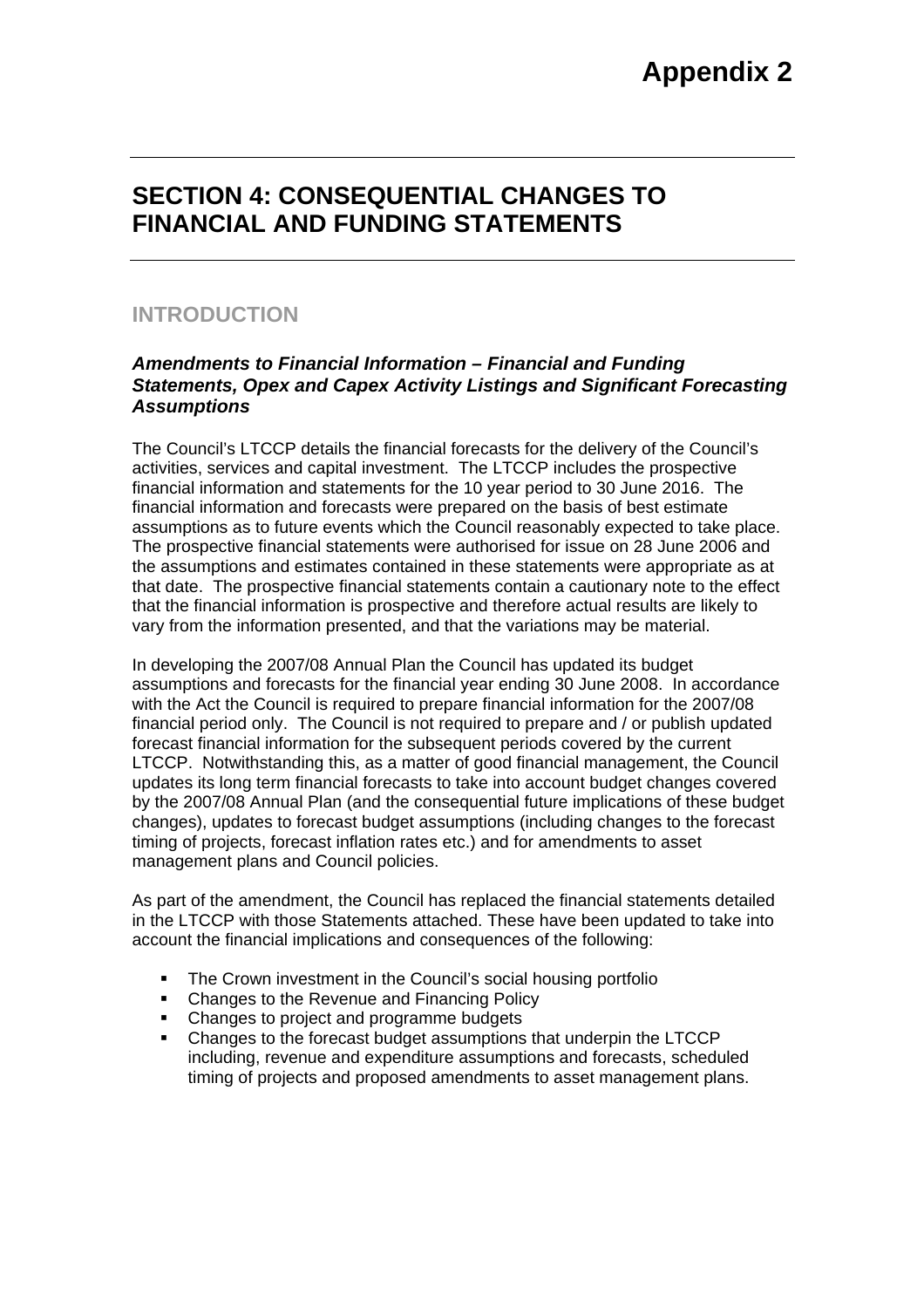# **Appendix 2**

## **SIGNIFICANT FORECASTING ASSUMPTIONS**

The financial information has been prepared on the basis of best estimate assumptions as to future events which the Council expects to take place. The Council has considered factors that may lead to a material difference between information in the prospective financial statements and actual results. These factors, and the assumptions made in relation to the sources of uncertainty and potential effect, are included within the principal assumptions underlying the forecasts noted within the LTCCP (page 363 to 371) with the following three changes highlighted):

| <b>Forecasting</b>                                                                                                                                                                                                                                                                                                                                                                    | <b>Risk</b>                                                                                | <b>Level of</b>    | <b>Reasons and</b><br><b>Financial Effect of</b>                                                                                                                                                                                                                                                                                                                            |
|---------------------------------------------------------------------------------------------------------------------------------------------------------------------------------------------------------------------------------------------------------------------------------------------------------------------------------------------------------------------------------------|--------------------------------------------------------------------------------------------|--------------------|-----------------------------------------------------------------------------------------------------------------------------------------------------------------------------------------------------------------------------------------------------------------------------------------------------------------------------------------------------------------------------|
| <b>Assumptions</b>                                                                                                                                                                                                                                                                                                                                                                    |                                                                                            | <b>Uncertainty</b> | <b>Uncertainty</b>                                                                                                                                                                                                                                                                                                                                                          |
| <b>Expected interest</b><br>rates on<br>borrowings<br>Interest is calculated as<br>follows:<br><b>Existing borrowings</b><br>7.30%<br>New borrowings<br>7.30%                                                                                                                                                                                                                         | That prevailing<br>interest rates will<br>differ significantly<br>from those<br>estimated. | Mod                | Interest rates are<br>largely driven by<br>factors external to the<br>NZ economy. Council<br>is predicting a<br>significant increase in<br>borrowings over the 10<br>year period. Based on<br>Council projected<br>borrowings levels,<br>interest costs will<br>increase/decrease by<br>between \$2.1m -<br>\$4.2m per annum for<br>every 1% movement in<br>interest rates. |
| <b>Growth in</b><br>ratepayer base:<br>The estimated growth<br>in the City's ratepayer<br>base between 2006/07<br>and 2007/08 is <b>1.50%.</b><br>As a result, the "real"<br>average rates funding<br>increase will be<br>reduced by an<br>equivalent amount as<br>there are a greater<br>number of ratepayers<br>across which the rates<br>funding requirement<br>will be allocated. | The growth in the<br>ratepayer base is<br>higher or lower<br>than projected.               | Low                | The Council has used<br>current property<br>information from its<br>valuation service<br>provider (Quotable<br>Value) to assess the<br>level of growth in<br>rating units. The<br>projected 1.50%<br>growth is considered<br>robust.                                                                                                                                        |